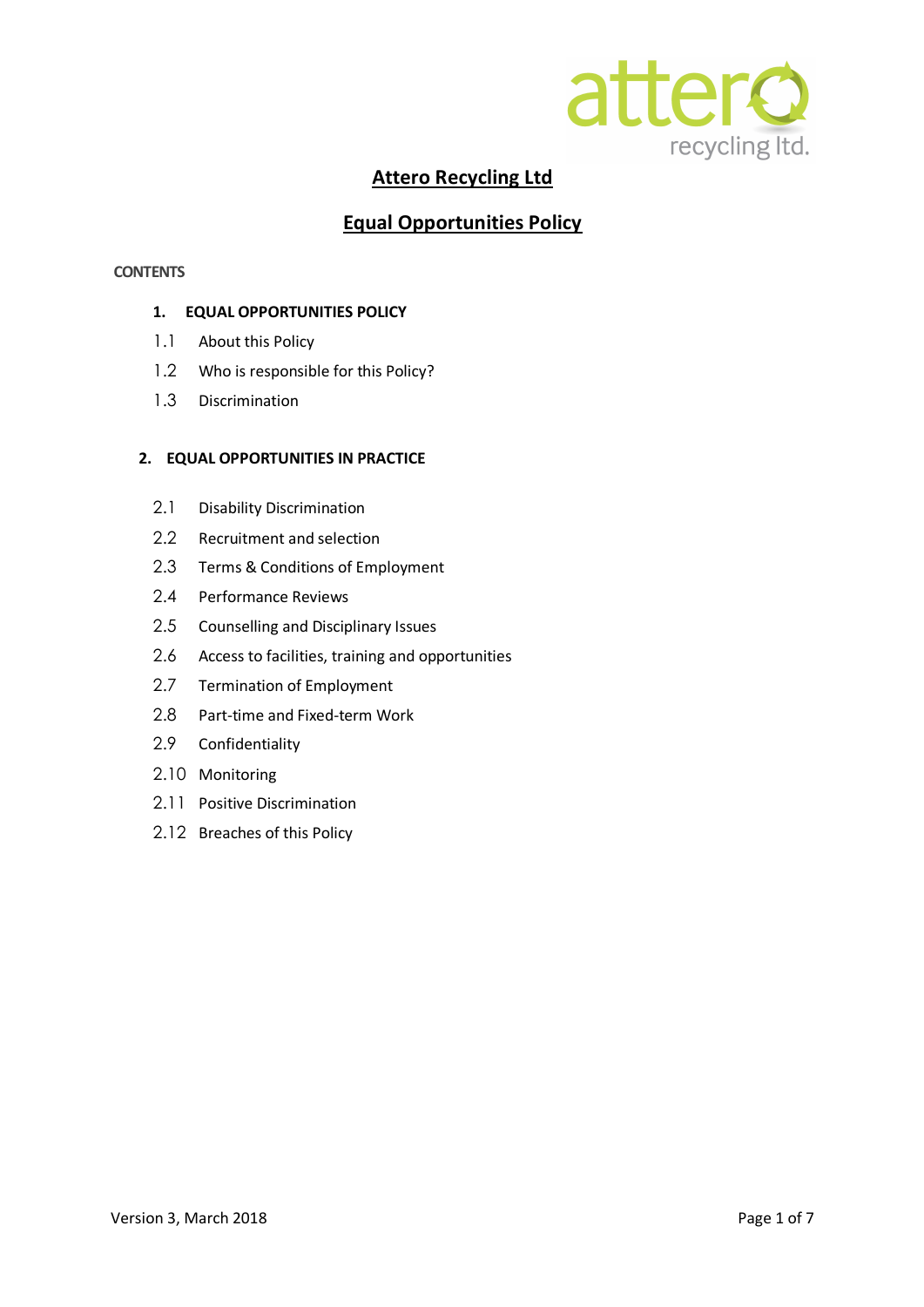

## **1. EqualOpportunities Policy**

The Company is an equal opportunities employer and is committed to treating all of its employees and job applicants equally, The Company does not, and will not, discriminate against any employee, ex- employee or job applicant on grounds of their race, colour, nationality, national or ethnic origin (together referred to in this Policy as "race"), sex, sexual orientation, pregnancy or maternity, gender reassignment, marital or civil partner status, religion, belief, disability or age (Protected Characteristics).

Where complaints of unlawful discrimination are made, the Company will investigate these and take appropriate steps and measures in the light of such investigations.

## **1.1 About this Policy**

This Policy sets out the Company's approach to equal opportunities and the avoidance of discrimination at work. It applies to all aspects of employment with us, including recruitment, pay and conditions, training, appraisals, promotion, conduct at work, disciplinary and grievance procedures, and termination of employment.

This Policy covers all employees, officers, consultants, contractors, volunteers, interns, casual workers and agency workers.

This Policy does not form part of any employee's contract of employment and we may amend, and/or vary, it at any time.

## 1.2 Who is responsible for this Policy?

The Site Manager shall have day-to-day responsibility for implementing and monitoring this Policy, with overall responsibility being vested in the Operations Director. Any queries about this Policy, or concerning equal opportunities issues generally, should be referred to the HR Department.

All managers must set an appropriate standard of behaviour, lead by example, and ensure that those they manage adhere to this Policy and promote the Company's aims and objectives as regards to equal opportunities.

If you are involved in management or recruitment, or if you have any questions about the content or application of this Policy, you should contact the HR Department to request training or further information.

Appropriate training will be given regarding the Policy.

#### **1.3 Discrimination**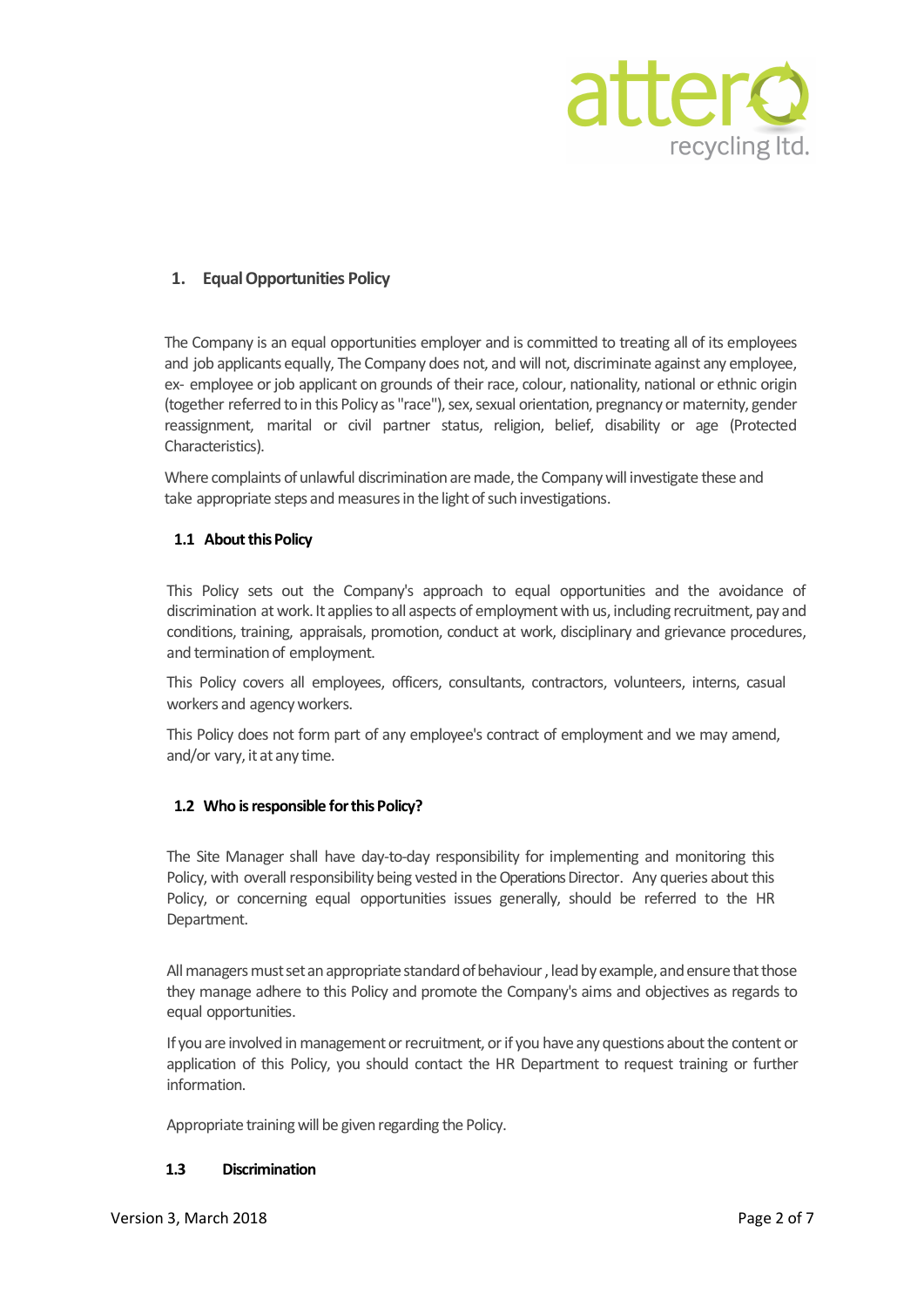

You must not unlawfully discriminate against or harass other people including current and former employees, job applicants, clients, customers, suppliers and visitors. This applies in the workplace, outside the workplace (when dealing with customers, suppliers or other work-related contacts or when wearing a work uniform, if applicable), and on work-related trips or events including social events.

## **1.4 The following formsof discrimination areprohibited underthisPolicy and areunlawful:**

Direct Discrimination - this occurs where a person is treated less favourably than another because of a Protected Characteristic. For example, rejecting a job applicant because of their religious views or because they might be gay.

Indirect Discrimination - this may occur where a provision, criterion or practice applies to everyone but adversely affects people with a particular Protected Characteristic more than others and is not justified. For example, requiring a job to be done full-time rather than part-time would adversely affect women because they generally have greater childcare commitments than men. Such a requirement would be discriminatory unless it can be justified. The motive is wholly irrelevant to whether direct or indirect discrimination has occurred. It is the effect of a decision, rule or requirement on an individual which causes the discrimination, not its intention.

Disability Discrimination - this includes direct and indirect discrimination, any unjustified less favourable treatment because of the effects of a disability and failure to make reasonable adjustments to alleviate disadvantages caused by a disability. For the purposes of this Policy someone has a disability if he or she has, or has had, a physical or mental impairment which has a substantial and longterm adverse effect on their ability to carry out normal day-to-day activities. Examples include learning difficulties, impairments to mobility, coordination or ability to lift and carry speech, hearing or eyesight. Recurring and progressive illnesses are also covered.

Harassment – this includes sexual harassment and other unwanted conduct related to a Protected Characteristic, which has the purpose or effect of violating someone's dignity or creating an intimidating, hostile, degrading, humiliating or offensive environment for them. Harassment is dealt with further in the Company's Dignity at Work Policy.

Victimisation - retaliation against someone who has complained or has supported someone else's complaint about discrimination or harassment.

Inducement/ supporting discrimination: acts to induce, pressurise or support another person to discriminate against another are also prohibited.

## **2.0 EqualOpportunitiesin Practice**

Unlawful discrimination can occur in all aspects of the working relationship. For example, it may occur in areas of

recruitment, promotion, other selection exercises (such as redundancy selection), access to benefits/facilities, pay

increases, training, discipline and dismissal.

Managers should be able to ensure that their decisions in any context can be justified on objective business grounds.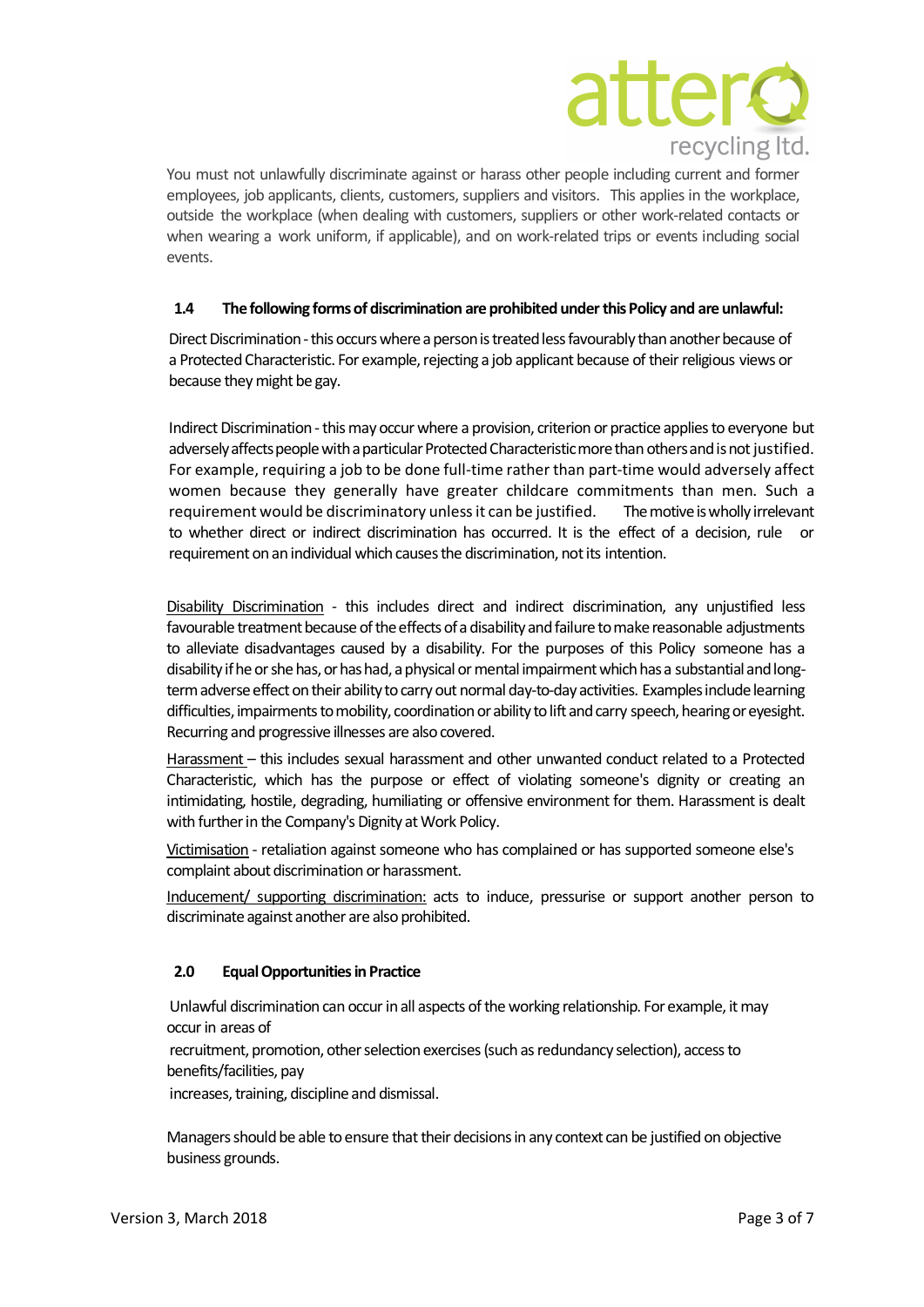

Where Managers might be concerned that a possible inference of discrimination may arise from an intended decision, they should liaise with the HR Department.

## **2.1 Disability Discrimination**

If you are disabled or become disabled, we encourage you to tell us about your condition so that we can support you as appropriate.

If you experience difficulties at work because of your disability, you may wish to contact the HR Department to discuss any reasonable adjustments that would help overcome or minimise the difficulty. Your line manager or HR Department may wish to consult with you and your medical adviser about possible adjustments. We will consider the matter carefully and try to accommodate your needs within reason. If we consider a particular adjustment would not be reasonable we will explain our reasons and try to find an alternative solution where possible.

We will monitor the physical features of the Company's premises to consider whether they might place anyone with a disability at a substantial disadvantage. Where necessary, we will take reasonable steps to improve access.

Where Managers are in any doubt as to whether an intended decision may be discriminatory on the grounds of disability, they should liaise with the HR Department. Managers and employees should also check with HR if they are uncertain as to whether a physical or mental illness or condition is a disability for the purposes of this Policy.

## **2.2 Recruitment and Selection**

Recruitment, promotion, and other selection exercises such as redundancy selection will be conducted on the basis of merit, against objective criteria that avoid discrimination. Shortlisting should be done by more than one person, where possible.

This means that:-

- We take steps to ensure that the Company's vacancies are advertised to a diverse labour market.
- We adopt a consistent, non-discriminatory approach to the advertising of all vacancies and will not confine recruitment to areas or media sources which provide solely, or mainly, applicants of a particular group.

A copy of this Policy will be made available on request to all applicants and communicated to all private contractors, reminding them of their responsibilities towards the equality of opportunity.

Where used, job descriptions will be revised to ensure that they are in line with this Policy. Job requirements will be accurately reflected in any personnel specifications.

Reasonable adjustments will be made to the arrangements for interview/selection so as not to disadvantage a disabled employee/applicant, where the Company is aware of an employee/applicant with a disability.

Job applicants should not be asked questions which might suggest an intention to discriminate on grounds of a Protected Characteristic. For example, applicants should not be asked whether they are pregnant or planning to have children.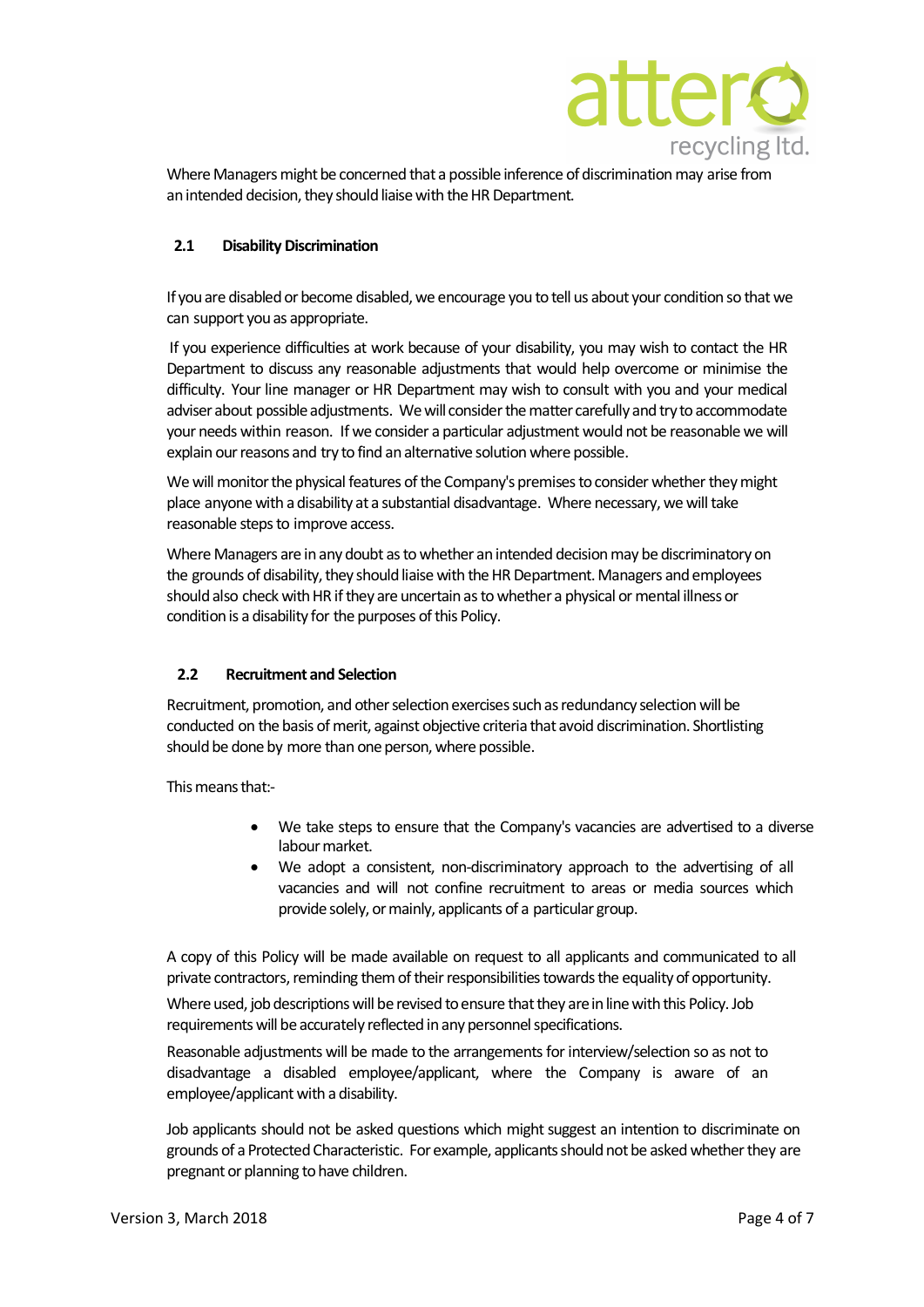

Job applicants should not be asked about health or disability before a job offeris made. There are limited exceptions which should only be used. For example:

- Questions necessary to establishif an applicant can performan intrinsic part of the job (subject to any reasonable adjustments);
- Questions to establish if an applicant is fit to attend an assessment or any reasonable adjustments that may be needed at interview or assessment.;
- Positive action to recruit disabled persons; or
- Equal opportunities monitoring (which will not form part of the selection or decisionmaking process).

Where necessary, job offers can be made conditional on a satisfactory medical check.

Decisions on job appointments, promotions and transfers will be on the basis of merit and ability, against objective criteria that avoid discrimination, and will be made without reference to Protected Characteristics. A disability may be taken into account by the Company when making such decisions, but only where this is justified.

The Company is required by law to ensure that all employees are entitled to work in the UK. Assumptions about immigration status should not be made based on appearance or apparent nationality. All prospective employees, regardless of nationality, must be able to produce original documents (such as a passport) before employment starts, to satisfy current immigration legislation. The list of acceptable documents is available from UK Visas and Immigration.

To ensure that this Policy is operating effectively, and to identify groups that may be underrepresented or disadvantaged in our organisation, the Company monitors applicants' ethnic group, gender, disability, sexual orientation, religion and age as part of the recruitment procedure. Provision of this information is voluntary and it will not adversely affect an individual's chances of recruitment or any other decision related to their employment. The information is removed from applications before shortlisting, and kept in an anonymised format solely for the purposes stated in this Policy. Analysing this data helps the Company take appropriate steps to avoid discrimination and improve equality and diversity.

## **2.3 Terms& Conditionsof Employment**

Conditions of service and benefits are reviewed regularly to ensure that they are available to all who should have access to them and that there are no unlawful obstacles to accessing them. Consideration of Protected Characteristics will play no part when considering entitlement or access to benefits or salary levels. A disability may be taken into account by the Company for these purposes, but only where this is justified.

## **2.4 Performance Reviews**

Considerations of Protected Characteristics will play no part when assessing an individual's performance. A disability may be considered in this context either where it is raised by you or where it is justifiable for the Company to take it into account, e.g. where it is adversely affecting performance. The Company will assess whether a reasonable adjustment to working conditions could be made to improve performance.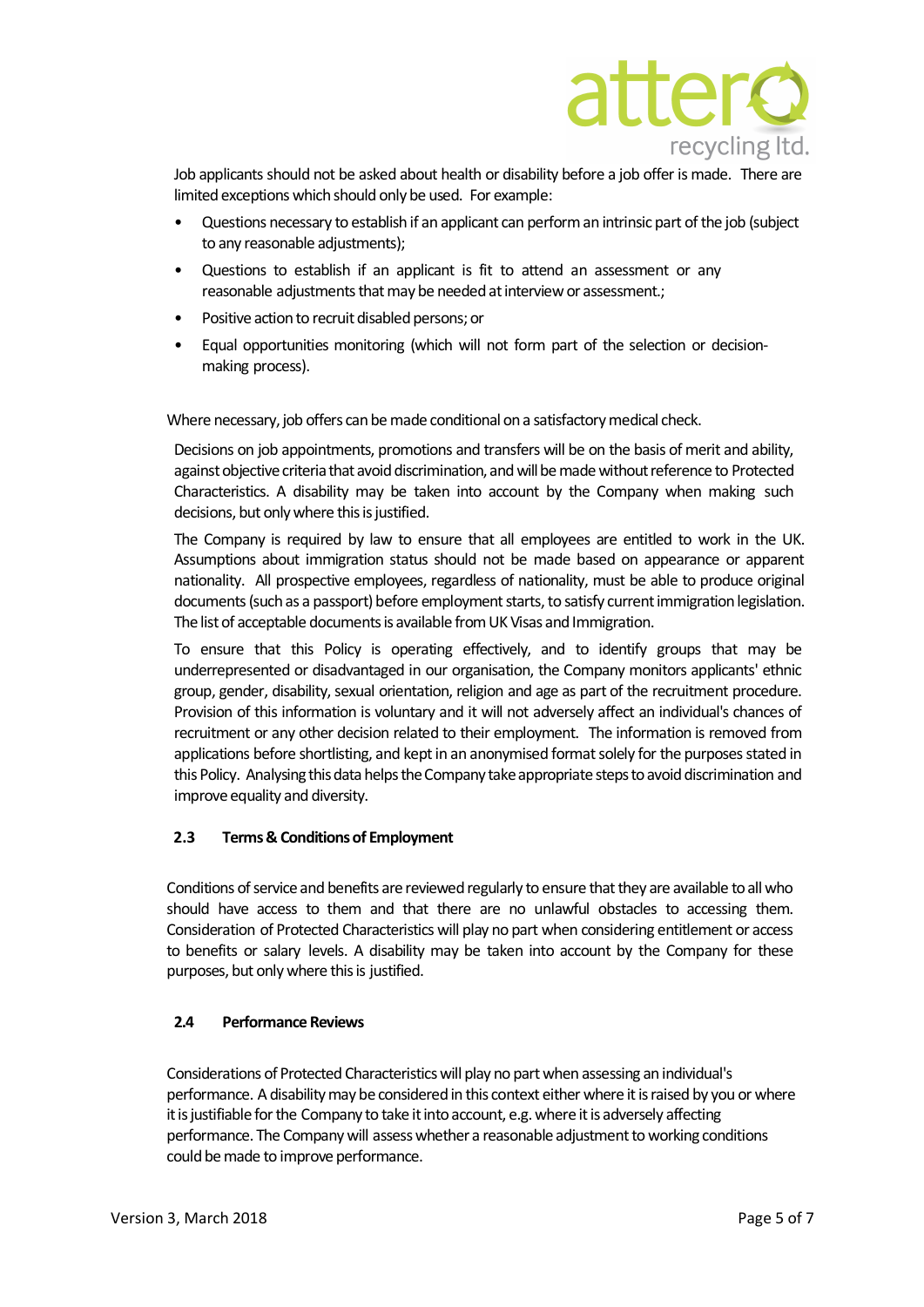

#### **2.5 Counselling andDisciplinary Issues**

Considerations of Protected Characteristicswill play no partindeciding whetherornot anindividual needsto receive informal counselling or be subject to the Company's formal Disciplinary Procedure. A disability may be relevant in this context, but will be taken into account only where this is justified.

#### **2.6 Accessto facilities,training and opportunities**

Training needs will be identified through regular appraisals. You will be given appropriate access to training to enable you to progress within the organisation and all promotion decisions will be made on the basis of merit. Senior staff will receive training in the application of this Policy to ensure that they are aware of its contents and provisions.

Workforce composition and promotions will be regularly monitored to ensure equality of opportunity at all levels of the organisation. Where appropriate, steps will be taken to identify and remove unjustified barriers and to meet the special needs of disadvantaged or underrepresented groups.

The Company's conditions of service, benefits and facilities are reviewed regularly to ensure that they are available to all of you who should have access to them and that there are no unlawful obstacles to accessing them.

#### **2.7 Termination of Employment**

We will ensure that redundancy criteria and procedures are fair and objective and are not directly or indirectly discriminatory.

We will also ensure that disciplinary procedures and/or penalties are applied without discrimination, whether they result in disciplinary warnings, dismissal or other disciplinary action.

## **2.8 Part-time and Fixed-termWork**

Part-time and fixed-term staff should be treated the same as comparable full-time or permanent staff and enjoy no less favourable terms and conditions (on a pro-rata basis where appropriate), unless different treatment is justified.

#### **2.9 Confidentiality**

The Company will not divulge any information about someone's disability to any other employee unless it is necessary to do so, e.g. to ensure a reasonable adjustment can be implemented.

Where it becomes necessary to pass on such information, the Company will, wherever possible, discuss the matter with the disabled employee in the first instance, and will ensure the information divulged to any third party is the least necessary.

#### **2.10 Monitoring**

The HR department or Site Manager will be responsible for monitoring UK compliance with this Policy, as well as its effectiveness.

Where analysis indicates that decisions made by a particular Manager or Department have a disproportionate impact on persons with a particular Protected Characteristic, then the circumstances of this will be investigated by the HR Department.